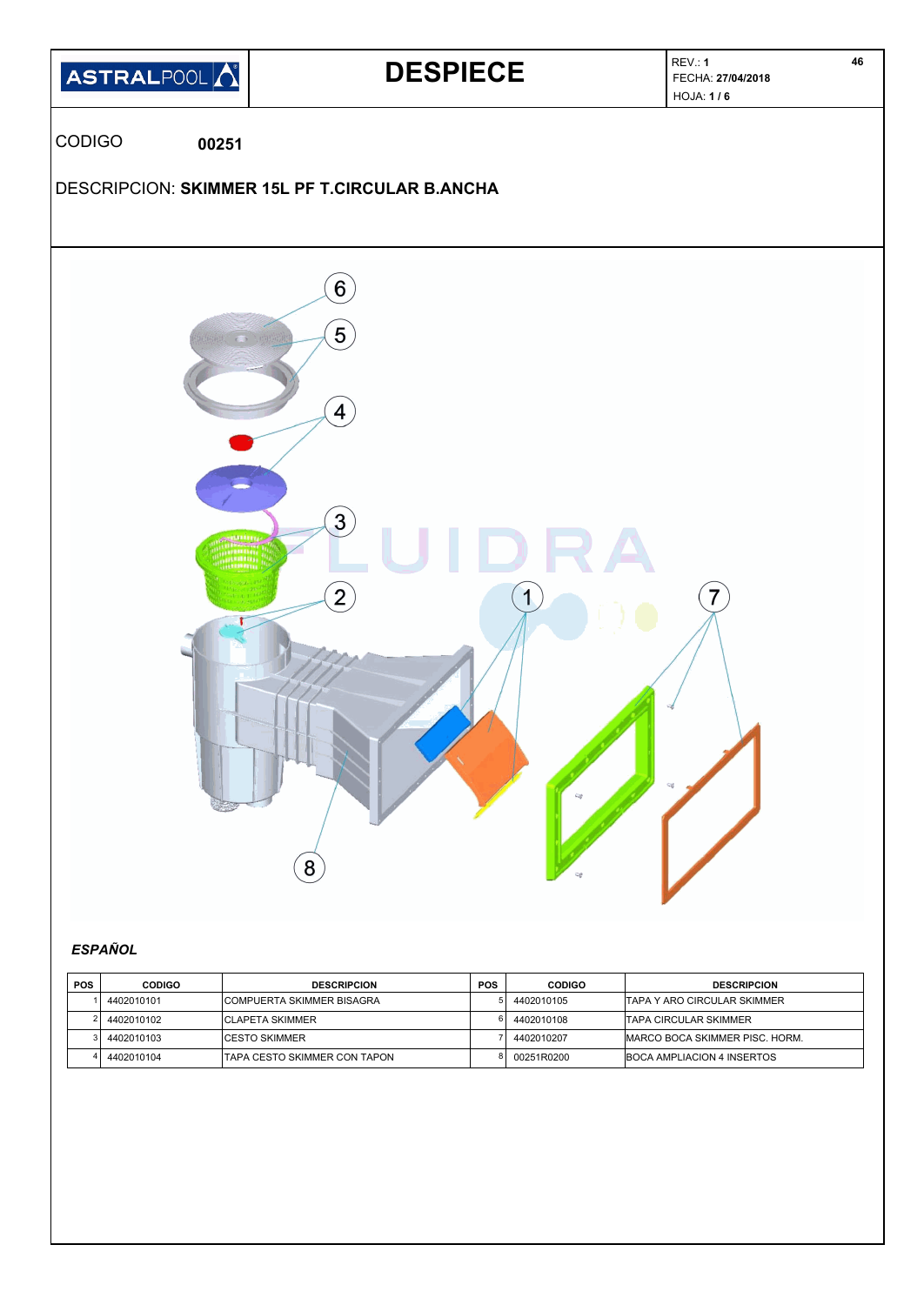

#### *FRANCAIS*

| <b>POS</b> | <b>CODE</b> | <b>DESCRIPTION</b>                    | <b>POS</b> | CODE       | <b>DESCRIPTION</b>                  |
|------------|-------------|---------------------------------------|------------|------------|-------------------------------------|
|            | 4402010101  | <b>IVOLET ET CHARNIERE SKIMMER</b>    |            | 4402010105 | ICOUVERCLE ET CADRE ROND SKIMMER    |
|            | 4402010102  | <b>ICLAPET SKIMMER</b>                |            | 4402010108 | <b>ICOUVERCLE ROND SKIMMER</b>      |
|            | 4402010103  | <b>PANIER SKIMMER</b>                 |            | 4402010207 | ICADRE BOUCHE SKIMMER PISCINE BETON |
|            | 4402010104  | COUVERCLE PANIER SKIMMER AVEC BOUCHON |            | 00251R0200 | <b>IMEURTRIERE</b>                  |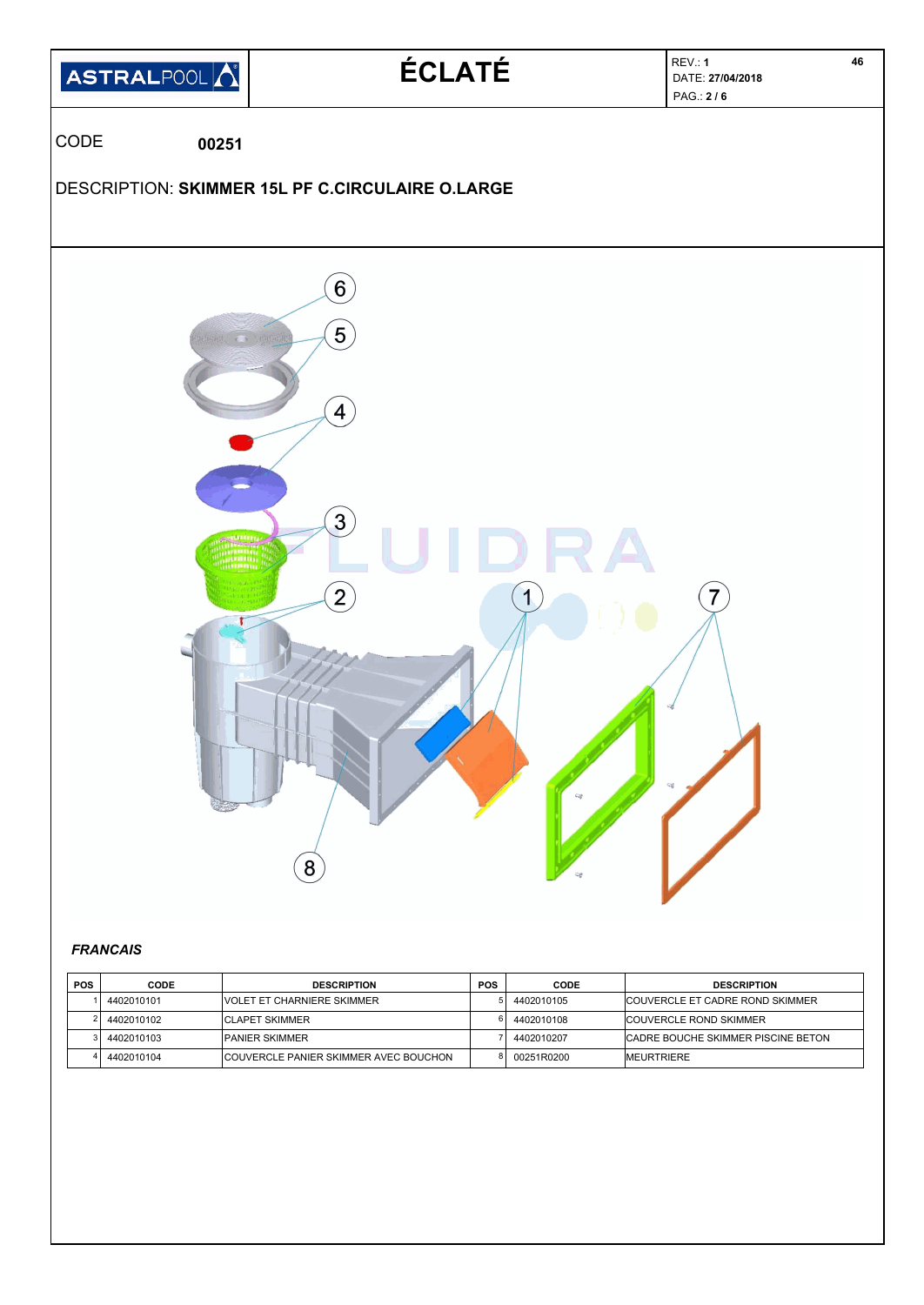

### *ENGLISH*

| <b>POS</b> | <b>CODE</b> | <b>DESCRIPTION</b>          | POS | CODE       | <b>DESCRIPTION</b>            |
|------------|-------------|-----------------------------|-----|------------|-------------------------------|
|            | 4402010101  | <b>IFLAP RETAINING CLIP</b> |     | 4402010105 | ICIRCULAR LID AND LID FRAME   |
|            | 4402010102  | <b>KEYHOLE FLAP</b>         |     | 4402010108 | <b>CIRCULAR SKIMMER LID</b>   |
|            | 4402010103  | ISKIMMER BASKET             |     | 4402010207 | <b>CONCRETE SKIMMER FRAME</b> |
|            | 4402010104  | IVACUUM PLATE WITH PLUG     |     | 00251R0200 | <b>EXTENSION THROAT</b>       |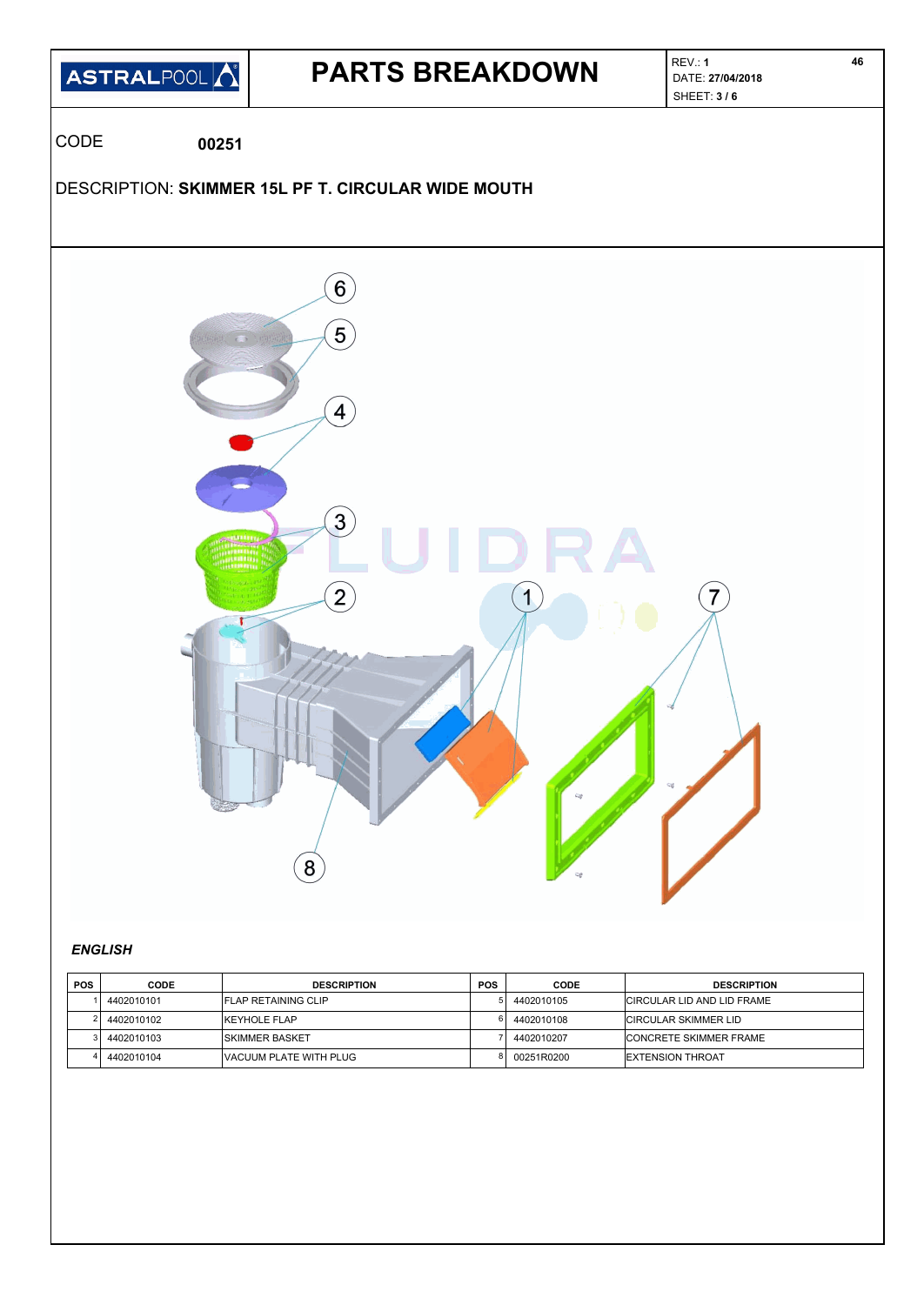

# *ITALIANO*

| <b>POS</b> | <b>CODICE</b> | <b>DESCRIZIONE</b>                     | <b>POS</b> | CODICE     | <b>DESCRIZIONE</b>                 |
|------------|---------------|----------------------------------------|------------|------------|------------------------------------|
|            | 4402010101    | <b>IBATTENTE SKIMMER CON PERNO</b>     |            | 4402010105 | ICOPERCHIO E CORNICE TONDA SKIMMER |
|            | 4402010102    | <b>ALETTA PARZIALIZZATRICE SKIMMER</b> |            | 4402010108 | <b>ICOPERCHIO TONDO SKIMMER</b>    |
|            | 4402010103    | <b>ICESTELLO SKIMMER</b>               |            | 4402010207 | <b>IPER PISCINA IN C.A.</b>        |
|            | 4402010104    | COPERCHIO CESTELLO SKIMMER CON TAPPO   |            | 00251R0200 | <b>IBOCCA AMPIA 4 INSERTI</b>      |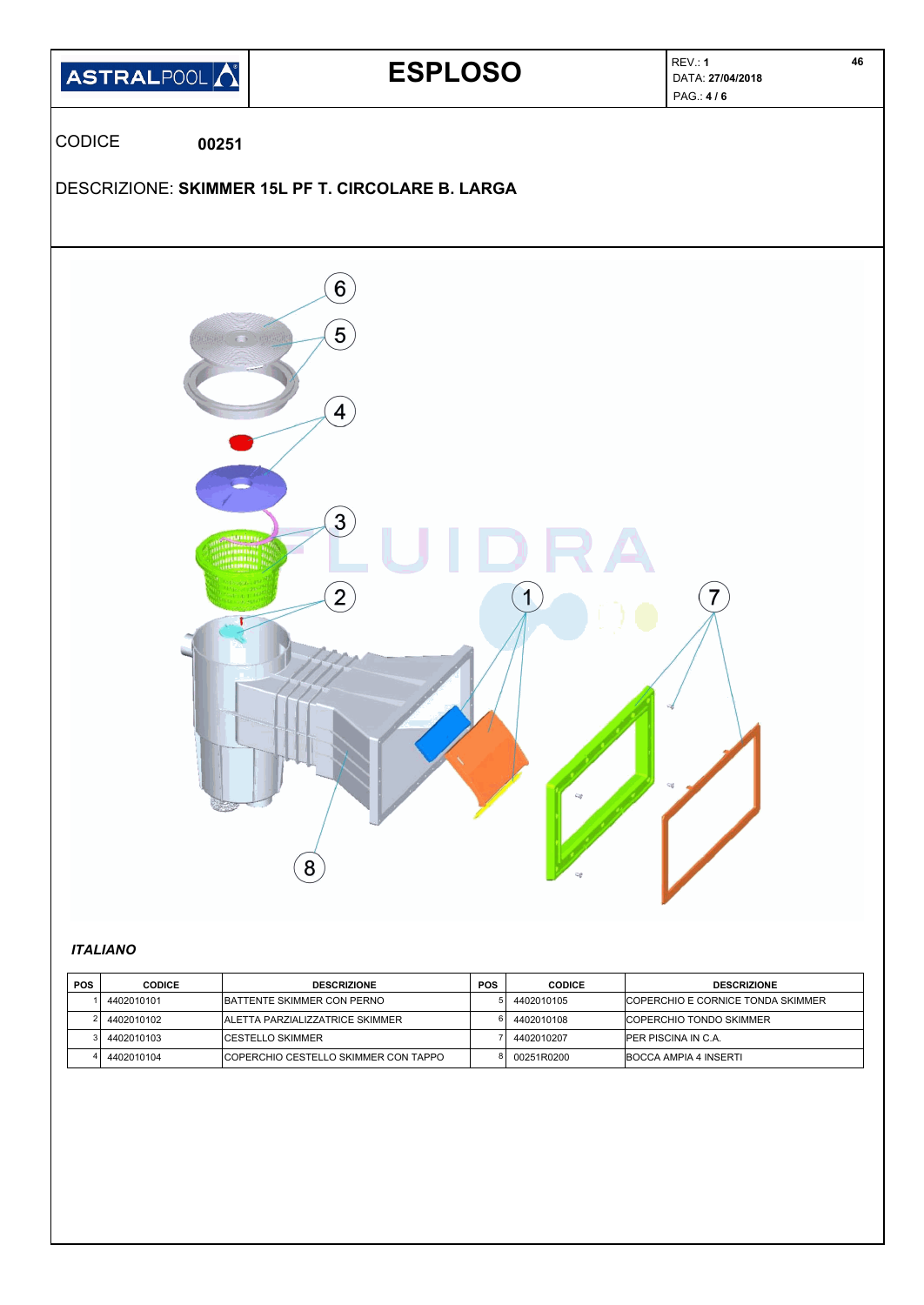

### *DEUTSCH*

| <b>POS</b> | <b>CODE</b> | <b>BESCHREIBURG</b>                    | <b>POS</b> | CODE       | <b>BESCHREIBURG</b>                      |
|------------|-------------|----------------------------------------|------------|------------|------------------------------------------|
|            | 4402010101  | <b>ISKIMMERKLAPPE SCHARNIER</b>        |            | 4402010105 | IABDECKUNG UND RING SKIMMER RUND         |
|            | 4402010102  | ISKIMMERKLAPPE                         |            | 4402010108 | <b>IABDECKUNG RUND SKIMMER</b>           |
|            | 4402010103  | <b>ISKIMMERKORB</b>                    |            | 4402010207 | <b>RAHMEN SKIMMEREINLASS BETONBECKEN</b> |
|            | 4402010104  | <b>ABDECKUNG SKIMMKORB MIT STOPFEN</b> |            | 00251R0200 | EINLASS ERWEITERT 4 EINSÄTZE             |